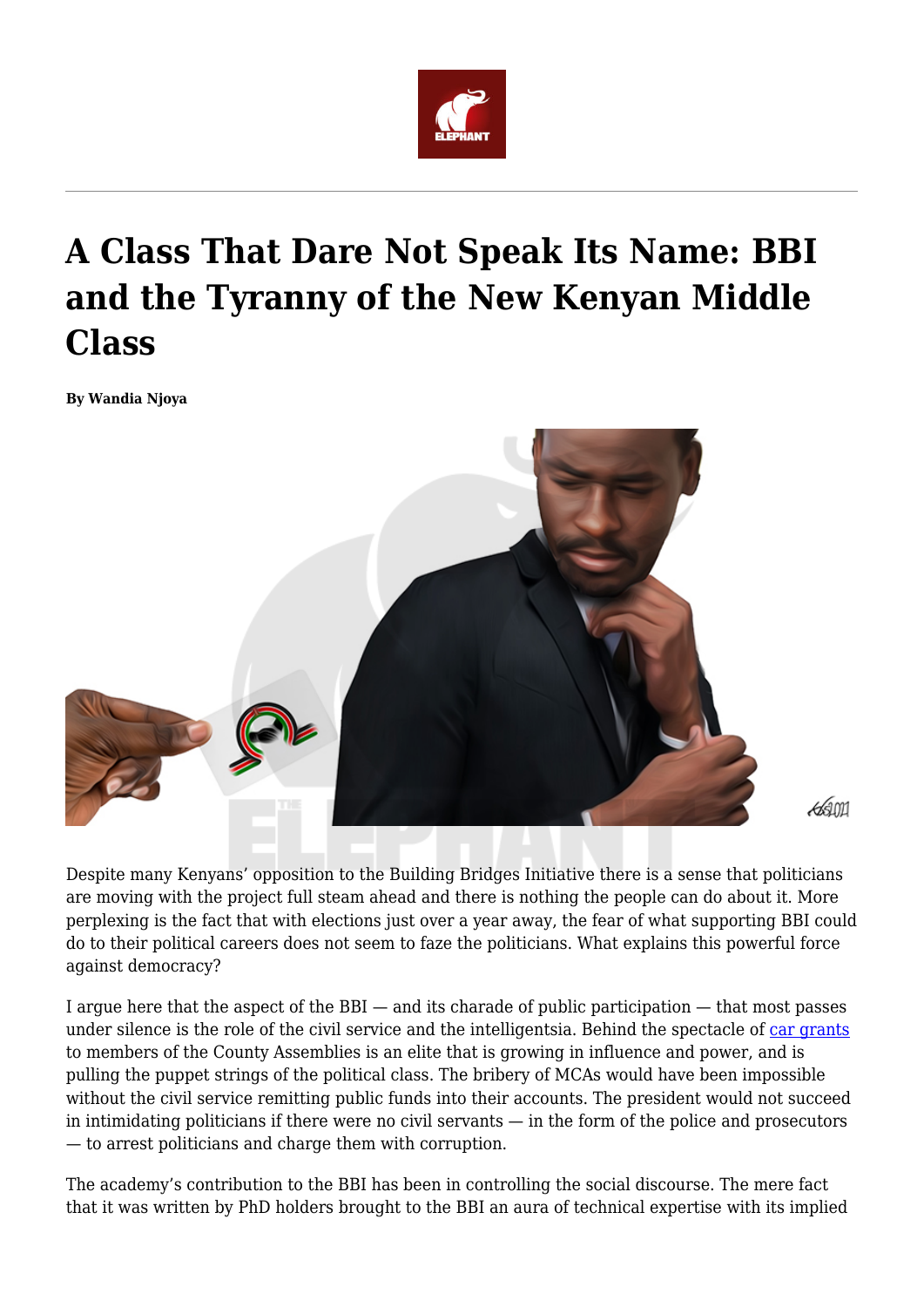neutrality. Using this aspect of BBI, the media and academics tried to tone down the political agenda of the document. They demanded that discussion of the BBI remain within the parameters of academic discourse, bombarding opponents with demands of proof that they had read the document and exact quotations, refusing to accept arguments that went beyond the text to the politics and actors surrounding the initiative. Discussing the politics of BBI was dismissed as "irrelevant".

Two cases, both pitting male academics against women citizens, illustrate this tyranny of technocracy and academics. In both cases, the professors implicitly appealed to sexist stereotypes by suggesting that the women were irrational or uninformed. In one debate in February last year, political science professor and vice-chair of the BBI task force, Adams Oloo, [singled out Jerotich](https://youtu.be/d1GxmByJUz8) [Seii](https://youtu.be/d1GxmByJUz8) as one of the many Kenyans who had "fallen into a trap" of restricting her reading of the document to only the two pages discussing the proposed prime minister's post, while leaving out all the goodies promised in the rest of the document. Jerotich was compelled to reply, "I have actually read the entire document, 156 pages."

Likewise, [earlier this month](https://youtu.be/OzqziUTyqBg), Ben Sihanya sat at a desk strewn with paper (to suggest an erudite demeanour) and spoke in condescending tones about [Linda Katiba,](https://lindakatiba.org/) which was being represented by Daisy Amdany. He harangued Linda Katiba as "cry babies", demanded discussions based on constitutional sociology and political economy, and declared that no research and no citation of authorities meant "no right to speak". He flaunted his credentials as a constitutional lawyer with twenty years' teaching experience and often made gestures like turning pages, writing or flipping through papers as Amdany spoke.

The conversation deteriorated at different moments when the professor accused Linda Katiba of presenting "rumors, rhetoric and propaganda". When Amdany protested, Sihanya called for the submission of citations rather than "marketplace altercations". The professor referred to the marketplace more than once, which was quite insensitive, given that the market is the quintessential African democratic space. That's where ordinary Africans meet, trade and discuss. And women are often active citizens and traders at the market.

Meanwhile, anchor Waihiga Mwaura did too little too late to reign in the professor's tantrums, having already taken the position that the media is promoting, which is that every opposition to BBI is a "No" campaign, essentially removing the opposition from the picture on the principle of a referendum taking precedence.

Both cases reveal a condescending and elitist attitude towards ordinary Kenyans expressing opinions that run counter to the *status quo*. The media and academy have joined forces in squeezing out ordinary voices from the public sphere through demands for academic-style discussions of BBI. When discussions of BBI first began in 2020, these two institutions bullied opponents of the process by imposing conditions for speaking. For instance, in the days before the document was released, opponents were told that it was premature to speak without the document in hand. In the days following the release of the document, demands were made of Kenyans to read the document, followed by comments that [Kenyans generally do not read.](https://youtu.be/Yxfeq-gZOEM) The contradiction literally sounded like the media did not want Kenyans to read the BBI proposals. Now it has become typical practice for anchors and the supporters of BBI to challenge BBI opponents with obnoxious questions such as "You have talked of the problems with BBI, but what are its positive aspects?" essentially denying the political nature of BBI, and reducing the process to the cliché classroom discussion along the lines of "advantages and disadvantages of …"

Basically, what we are witnessing is autocracy by the media, the academy and the bureaucracy, where media and the academy exert symbolic power by denying alternative voices access to public speech, while the civil service intervenes in the material lives of politicians and ordinary people to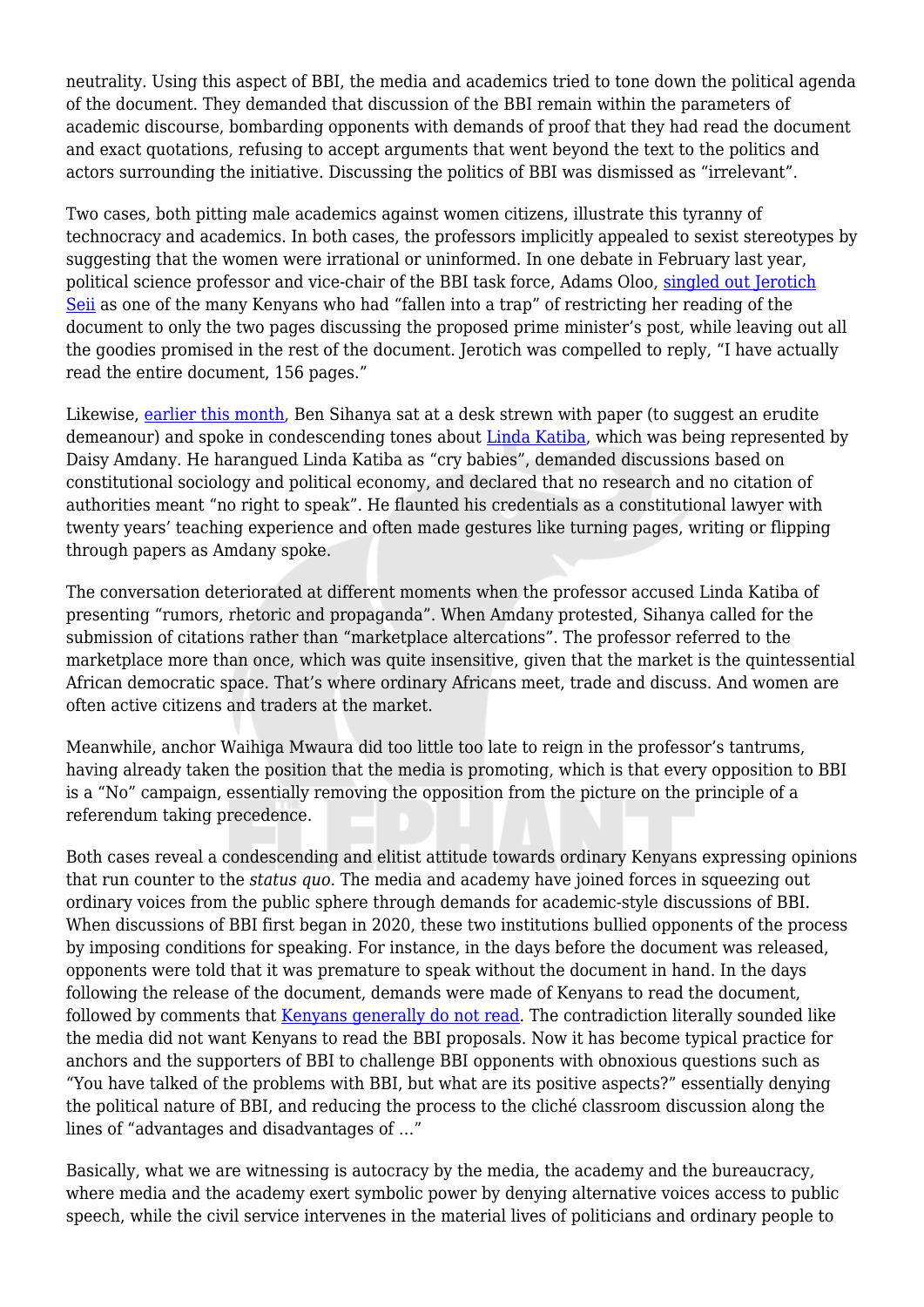coerce or bribe them into supporting BBI. Other forms of material coercion that have been reported include chiefs forcing people to give their signatures in support of the BBI.

In both these domains of speech and interactions in daily life, it is those with institutional power who are employing micro-aggression to coerce Kenyans to support BBI. This "low quality oppression", which contrasts with the use of overt force, leaves Kenyans feeling helpless because, as [Christine](https://lindakatiba.org/) [Mungai and Dan Aceda](https://lindakatiba.org/) observe, low-quality oppression "clouds your mind and robs you of language, precision and analytical power. And it keeps you busy dealing with it so that you cannot even properly engage with more systemic problems." In the end, despite the fact that there is no gun held to their heads, Kenyans face BBI with literally no voice.

But beyond the silencing of Kenyans, this convergence of the media, the academy and the civil service suggests that there is a class of Kenyans who are not only interested in BBI, but are also driven by a belief in white supremacy and an anti-democratic spirit against the people. I want to suggest that this group is symptomatic of "a new middle class", or what Barbara Ehrenreich and John Ehrenreich have referred to as the ["professional managerial class",](https://libcom.org/files/Rad%20America%20V11%20I3.pdf) which is emerging in Kenya.

For the purposes of this article, I would define this class as one composed of people whose managerial positions within institutions give them low-grade coercive power to impose the will of the hegemony on citizens. The ideology of this class sees its members as having risen to their positions through merit (even when they are appointed through familial connections), and holds that the best way to address problems is through efficient adherence to law and technology, which are necessarily neutral and apolitical. This class also believes that its actions are necessary because citizens do not know better, and that by virtue of their appointment or their training, the members of this class have the right to direct the behaviour of ordinary citizens. Basically, this class is anti-political.

The worst part about this class is that it is a group of people who cannot recognise themselves as such. As [Amber A'Lee Frost](https://americanaffairsjournal.org/2019/11/the-characterless-opportunism-of-the-managerial-class/) puts it, it is "a class that dare not speak its name." This means that even as they exert coercive power in Kenya, members of this class remain largely unrecognised or discussed as a class with its own economic interests.

Even worse, this is a class that holds contemptuous – and ultimately racist – views of Africans despite being made up of Africans. For example, Mohammed Hersi, chair of the Kenya Tourism Federation, has been at the forefront of [proposing the obnoxious idea](https://web.facebook.com/mohammed.hersi2010/posts/10159099227767422) that Kenya should export her labour abroad, the history of the Middle Passage notwithstanding. Despite a history of resistance to the idea that Africans should not receive any education beyond technical training, from the days of WEB Dubois to those of Harry Thuku, the Ministry of Education has introduced the Competency Based Curriculum (CBC), a new education system affirming that ideology. A few months ago, Fred Matiang'i waxed lyrical about the [importance of prisons](https://twitter.com/FredMatiangi/status/1293896747928952832) with these words which I must repeat here:

"To Mandela, prison was a school; to Malcolm X, a place of meditation; and to Kenya's founding fathers, a place where visions of this country were crystallised. We're reforming our prisons to be places people re-engineer their future regardless of the circumstances they come in."

How is it possible for educated Africans to talk in public like this?

One factor is historical legacy. The civil service and institutions such as the mainstream media houses were established during colonial rule and were later Africanised with no change in institutional logic. This factor is very disturbing given that the media and the civil service in Kenya opposed nationalist struggles. During colonialism, it was the civil service, its African employees in the tribal police and the local administrations (such as chiefs and home guards), who crushed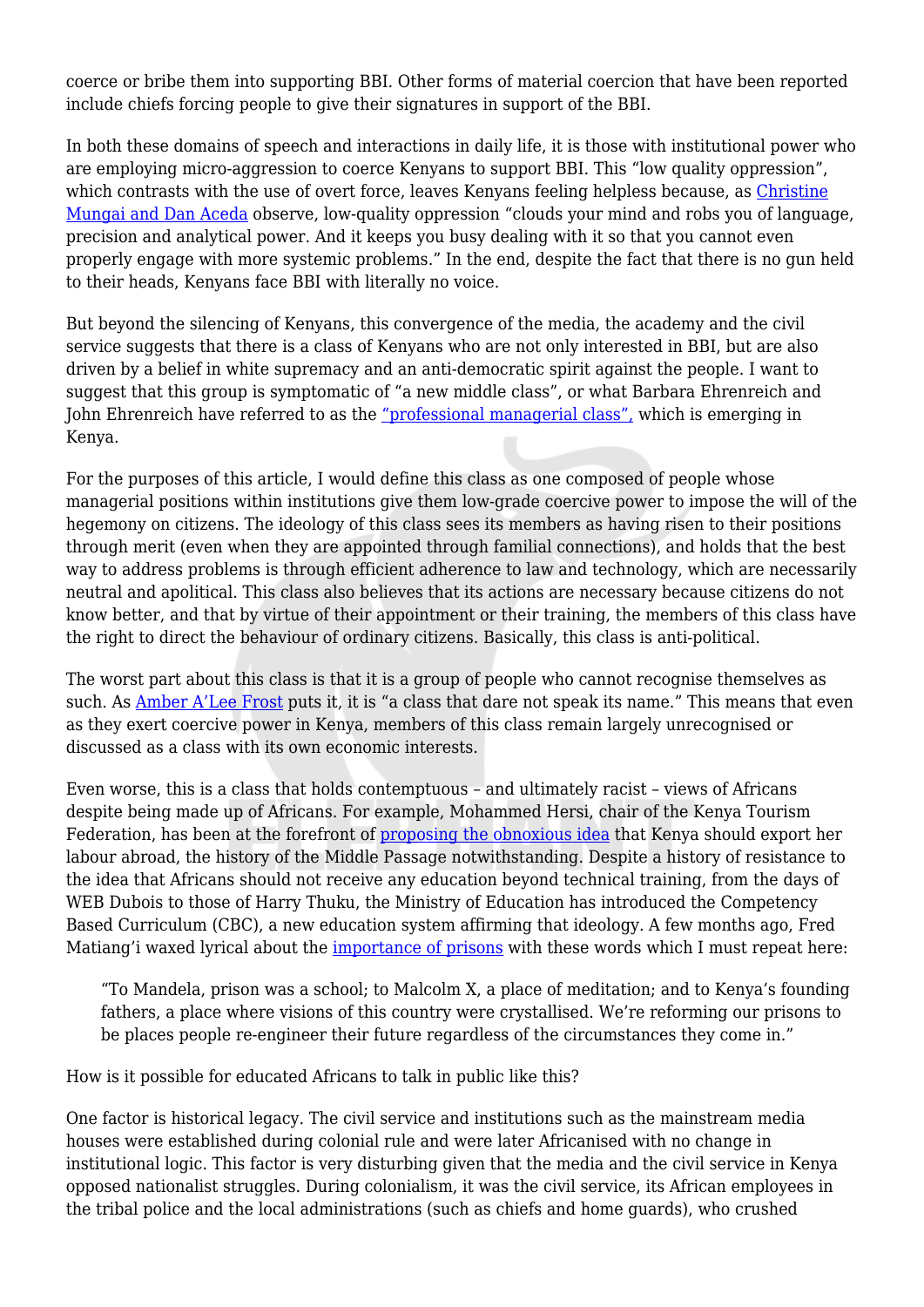African revolt against oppression. This means that the Africans who were in the civil service were necessarily pro-colonial reactionaries with no interest in the people's freedom.

Essentially, Kenyan independence started with a state staffed with people with no economic or political allegiance to the freedom and autonomy of Africans in Kenya. The better-known evidence of this dynamic is the independence government's suppression of nationalist memories through, for instance, the assassination of General Baimungi Marete in 1965. What remains unspoken is the fact that the colonial institutions and ideologies remained intact after independence. Indeed, certain laws still refer to Kenya as a colony **[to this day](http://kenyalaw.org/kl/fileadmin/pdfdownloads/Acts/BooksandNewspapers_Act__Cap._111.pdf)**.

It is also important to note that colonial era civil servants were not even European settlers, but British nationals sent in from London. This meant that the primary goal of the civil service was to protect not the settlers' interests both those of London. Upon the handover of the state to Africans, therefore, this focus on London's interests remained paramount, and remains so to this day, as we can see from the involvement of the British government in education reforms, from TPAD (Teacher Performance Appraisal and Development) to the curriculum itself. This dynamic is most overt in the tourism and conservation sector, where tourism is marketed by the government using openly racist and colonial tropes, including promises to tourists that in Kenya, "[the colonial legacy lives on](https://twitter.com/wmnjoya/status/1352892386213584896?s=20)".

There was also a practical aspect to the dominance of these kinds of Africans in the civil service. As Gideon Mutiso tells us in his book *Kenya: Politics, Policy and Society*, the Africans who were appointed to the civil service had more education than the politicians, because as other Africans were engaged in the nationalist struggles, these people advanced in their studies. Upon independence, Mutiso says, the educated Kenyans began to lord it over politicians as being less educated than they were.

Mutiso's analysis also points us to the fact that colonial control remained in Kenya through the management of the state by people whose credentials and appointments were based on western education. The insidious role of western education became that of hiding the ideology of white supremacy behind the mask of "qualifications". As such, Africans who had a western education considered themselves superior to fellow Africans, and worse, British nationals remained civil servants in major positions even a decade into independence, under the pretext that they were technically more qualified.

Less known, and even less talked about, is the virulent anti-African dispensation in the postindependence government. The new government not only had within its ranks Africans who had fought against African self-determination during colonial rule, but also British nationals who remained in charge of key sectors after independence, among them the first minister of Agriculture Bruce McKenzie. Similarly, the only university in Kenya was staffed mainly by foreigners, a situation which students complained about during a protest in 1972.

The continuity of colonial control meant that civil servants were committed to limiting the space for democratic participation. Veteran politicians like Martin Shikuku and Jean-Marie Seroney complained that the civil service was muzzling the voice of the people which was, ideally, supposed to have an impact through their elected representatives. In 1971, for instance, Shikuku complained that the government was no longer a political organ, because "Administrative officers from PCs have assumed the role of party officials [and] civil servants have interfered so much with the party work." Shikuku Inevitably arrived at the conclusion that "the foremost enemies of the wananchi are the country's senior civil servants." For his part, Seroney lamented that parliament had become toothless, because "the government has silently taken the powers of the National Assembly and given them to the civil service," reducing parliament to "a mere rubber stamp of some unseen authority." Both men where eventually detained without trial by Jomo Kenyatta.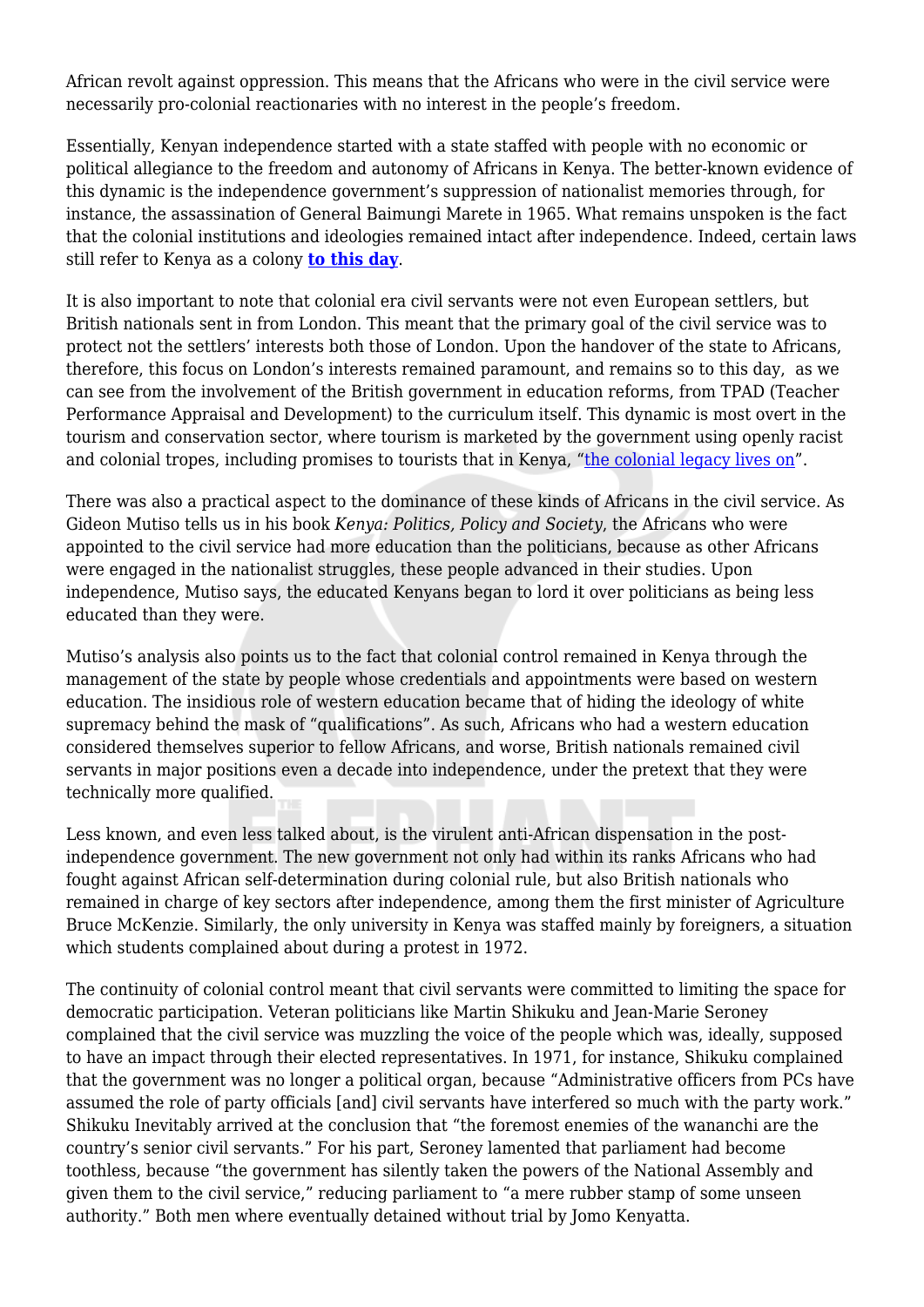However, the scenario was no different in the education sector. As [Mwenda Kithinji notes,](https://theconversation.com/crisis-at-nairobi-university-has-its-roots-in-decades-of-political-interference-130602) major decisions in education were made by bureaucrats rather than by academics. It was for this reason, for example, that Dr Josephat Karanja was recalled from his post as the High Commissioner to the United Kingdom to succeed Prof. Arthur Porter as the first principal of the University of Nairobi, going over the head of Prof. Porter's deputy, Prof. Bethwell Ogot, who was the most seasoned academic in Kenya with a more visionary idea of education.

Unfortunately, because the appointment went to a fellow Kikuyu, reactions were directed at Dr Karanja's ethnicity, rather than his social status as a bureaucrat. Ethnicity was a convenient card with which to downplay the reality that decisions about education were being removed from the hands of academics and experts and placed in the hands of bureaucrats.

And so began the long road towards an increasingly stifling, extremely controlled administrative education system whose struggles we witness today in the CBC. As Kithinii observes, government bureaucrats regularly interfered in the academic and management affairs of the university, to the point of demanding that the introduction of new programmes receive approval from the Ministry of Education. Other measures for coercing academics to do the bidding of civil servants included imposing bonding policies and reducing budgetary allocations.

In the neoliberal era, however, this ideology of bureaucracy expanded and coopted professionals through managerial and administrative appointments. For instance, the practice of controlling academic life was now extended to academics themselves. Academics appointed as university managers began to behave like CEOs, complete with public relations officers, personal assistants and bodyguards. The role of regulating academic life in Kenya has now been turned over to the Commission for University Education whose headquarters are in the plush residential suburb of Gigiri. CUE regularly contracts its inspection work to academics who then exercise power over curriculum and accreditation under the banner of the commission.

With neoliberalism, therefore, bureaucrats and technocrats enjoy an increase in coercive power, hiding behind the anonymity provided by technology, the audit culture and its reliance on numbers, and concepts such as "quality" to justify their power as neutral, necessary and legitimate. However, the one space they now need to crack is the political space, and by coincidence, Kenya is cursed with an incompetent and incoherent political class. Life could not get better for this class than with the BBI handshake.

BBI therefore provided an ideal opportunity for an onslaught of the managerial class against the Kenyan people. The document under debate was written by PhD-holders, and initial attempts by professors and bureaucrats to defend the document in townhall debates hosted by the mainstream media backfired spectacularly. These technocrats were not convincing because they adamantly refused to answer the political questions raised around BBI, so they have taken a back seat and sent politicians off to the public to give BBI an air of legitimacy. Behind the scenes, however, support for BBI brings together the bureaucrats and the foot soldiers who are behind Uhuru, and the educated intelligentsia that is behind Raila.

And as if things could not get more stifling, Kenyans are looking favourably at the declared candidacies of Kivutha Kibwana, a former law academic, and Mukhisa Kituyi, a former United Nations bureaucrat, in the next presidential election. The point here is not their winning prospects, but the belief that maybe people with better paper credentials and institutional careers might do better than the rambling politicians. However, this idea is dangerous, because it places inordinate faith in western-educated Africans who have not articulated their political positions about African self-determination in an age when black people worldwide are engaged in decolonisation and the Black Lives Matter movement.